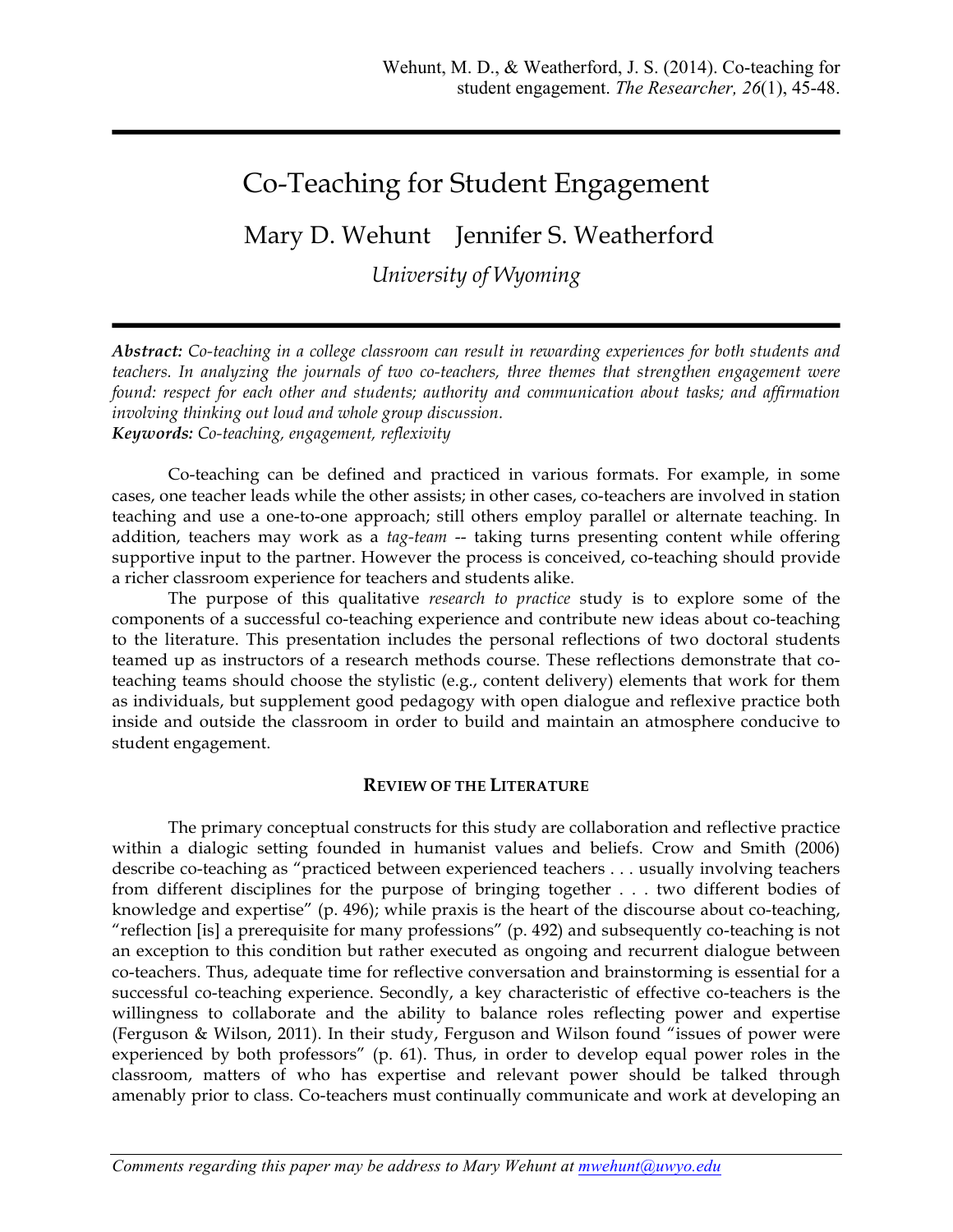empathetic relationship based on mutual trust; drawing on these qualities helps co-teachers meet and overcome the inevitable miss-cues experienced in stressful times.

The following principles and practices provide the analytical framework for this study: humanism, socio-cultural theory, particularly, the zone of proximal development (ZPD) – defined by Vygotsky (1978) as the opportunity for developmental growth "in collaboration with more capable peers" (p. 86) – and activity theory. Humanism, as a core principle, "recognizes the uniqueness and individuality of humankind . . . examined not in isolation but by putting all the parts together" (Sachs, Fisher, & Cannon, 2011, p. 72). Effective co-teaching is grounded in the detection and appreciation of each individual's strengths blended together as a functioning unit. Additionally, socio-cultural theory suggests that co-teachers consciously maximize the benefits of two perspectives by sharing critical reflections reciprocally. As demonstrated in this study, learning to *listen* with an open mind and then negotiating (not abdicating) points *without* conflict are key components of success. Sachs et al. (2011) found that "a synergistic collaborative and/or co-teaching experience must be built on several key factors. . . [including] affirmation and overt participation in reciprocal growth and development" (p. 80). Indeed, as teachers learn to negotiate power and expertise roles with one another, they are skill-building by testing and expanding their individual zone of proximal development (ZPD) in their relevant fields of instruction through interaction with one another (Ferguson & Wilson, 2011). Finally, successful co-teachers are engaged in activity theory when designing lesson plans together and presenting them to students. Ploessl, Rock, Schoenfeld, and Blanks (2010) suggests spending 45 minutes a week in joint planning activities, either in person or online, and adhering to a meeting agenda that includes relevant issues (e.g., relationship issues, strategic goals, curriculum action-plans, research ideas, and prior meeting follow-up) from varying discourses. In summary, the above core principles and practices are the guiding precepts of the current study methodology and analysis outlined in the following sections.

#### **METHODS**

This study of co-teaching is a qualitative phenomenological inquiry into the reflexive practice of co-teachers in a university college of education. The setting for the study was a Master's level course in research methods, in which the content was evenly split between quantitative and qualitative methods. Jenny contributed expertise in quantitative methods and Mary provided expertise in qualitative methods; both teachers were present for most class periods, even when content covered was not the area of their respective areas of expertise. The co-teachers in this study kept detailed journals, with a minimum of three topical entries for each class session. The first entry described the purpose of the lecture and activity; the second described the immediate feedback and results; the third entry was more reflective and included ideas for future teaching. By the end of the semester, the co-teachers had accumulated many pages of reflections, and these were analyzed for themes. The co-teachers also participated in an interview after the semester ended, and their responses were recorded and transcribed.

#### **RESULTS**

Three main themes emerged from the data; respect for each other and for students; authority and shared responsibilities; and affirmation strategies, which included thinking out loud and whole group discussions. Although the word *respect* did not occur frequently in the journals, the underlying themes of numerous interactions and reflections captured *feelings* of respect. Jenny stated,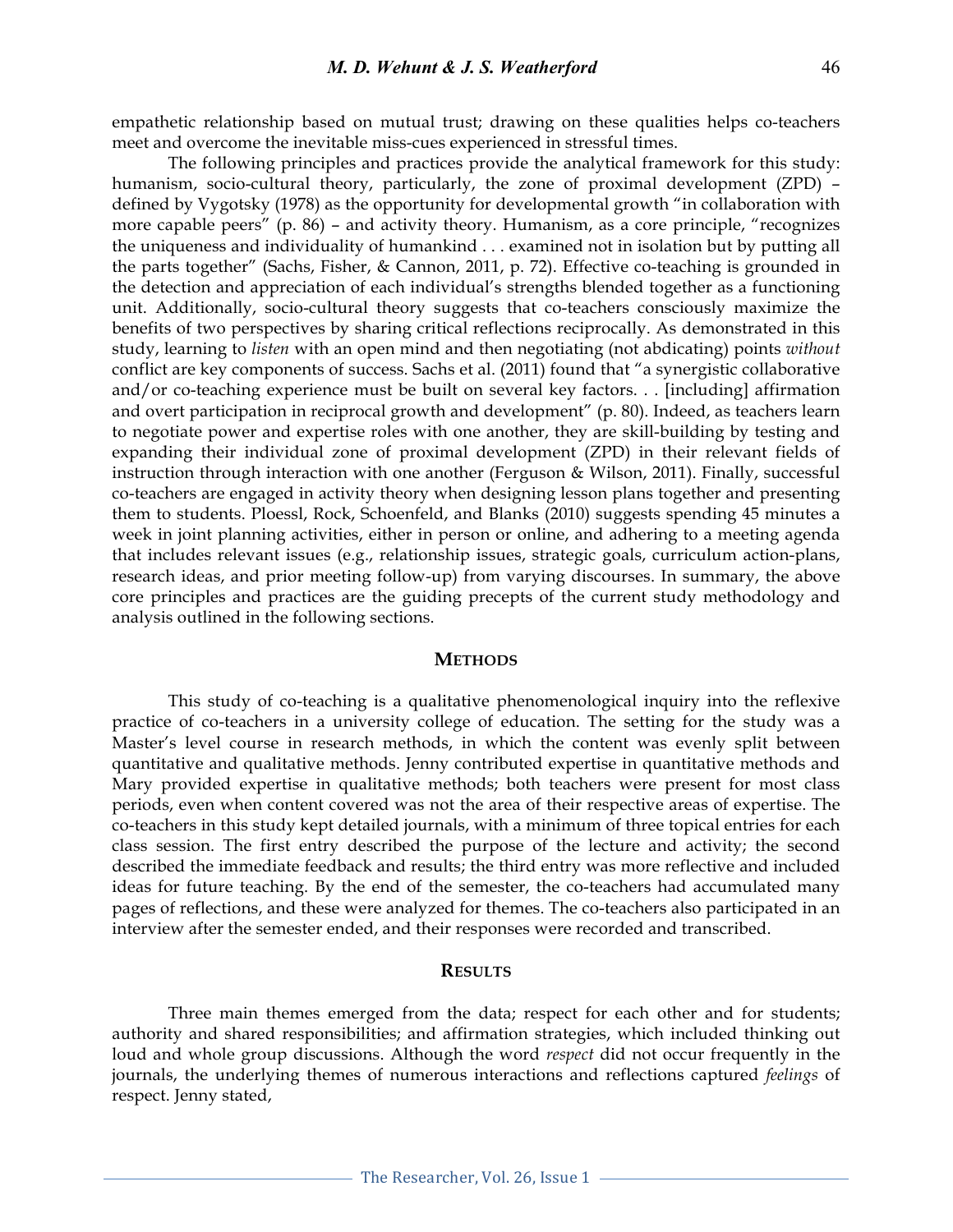Mary allowed the students to choose an article, and I worried that they would all choose the same article. I was wrong, and I was happy to be wrong. We had a nice mix . . . Mary taught me to let go a little and allow students to do what interests them most. (J. S. Weatherford, September 4, 2013)

The respect these teachers had for each other manifested in learned behavior that was modeled for students. Each teacher realized professional growth because they both honored each other's *space* and simultaneously offered emotional support through trust. As a result each taught to their individual strengths with the full endorsement of the other. Thus, blended authority was another theme present in many of their interactions, which impacted students. Mary asserted,

Jenny felt strongly that she should be responsible for final assessment, and I was okay with that . . . however, the students were not told that Jenny would also assess the qualitative portion of the course. This worked out fine. There was no evidence that the students slacked off [during assessment] in either methodology. (M. D. Wehunt, September 4, 2013)

Affirmation was the strongest theme in the reflections, and since affirmation is strongly connected to respect and authority, when Mary decided to form mock focus groups involving controversial topics, Jenny initially expressed concern. Later, Jenny reflected,

Yup, and I worried for nothing. There were no offensive remarks or problems in the focus groups . . . during this activity, I joined two of the focus groups and really enjoyed this time with the students. Mary wandered around to make sure that the discussions were moving forward, which freed me up to participate fully. (J. S. Weatherford, September 4, 2013)

The findings indicate there is a mutually beneficial result when one co-teacher has the freedom to act as an affirming student for the other; this process simultaneously models teaching and learning behaviors for participating students as well as the co-teachers.

A less prominent theme in the data points to the ability of the co-teachers to *think out loud* in front of the class – a practice that, in turn, invited higher quality questions from students. When one teacher took the lead in a discussion and asked a question, the other teacher was able to jump in with follow-up questions as well as possible answers from the opposite research perspective. Supporting *blended* conversations (e.g., both qualitative and quantitative scenarios) added content depth in addition to expanding each teacher's identity and credibility with students. In the study classroom, teacher conversations tended to be spontaneous and free flowing – predicated by student inquiries resulting from writing tasks and/or group discussions.

#### **IMPORTANCE TO THE FIELD**

As student demographics become increasingly diverse, colleges might consider the advantages of co-teaching. Research (Ferguson & Wilson, 2011; Sachs et al., 2011) shows that both teaching and learning is enhanced in co-teaching classrooms. Other studies show that young adult student populations find instructors with expertise in a variety of domains appealing (Dugan & Letterman, 2008). While the current study offers a mere snapshot of a successful co-teaching experience, narratives like this build upon a body of knowledge for future program development. Additionally, the co-teaching classroom models collaborative behavior – a set of 21st Century workforce skills demanded by both public and private institutions.